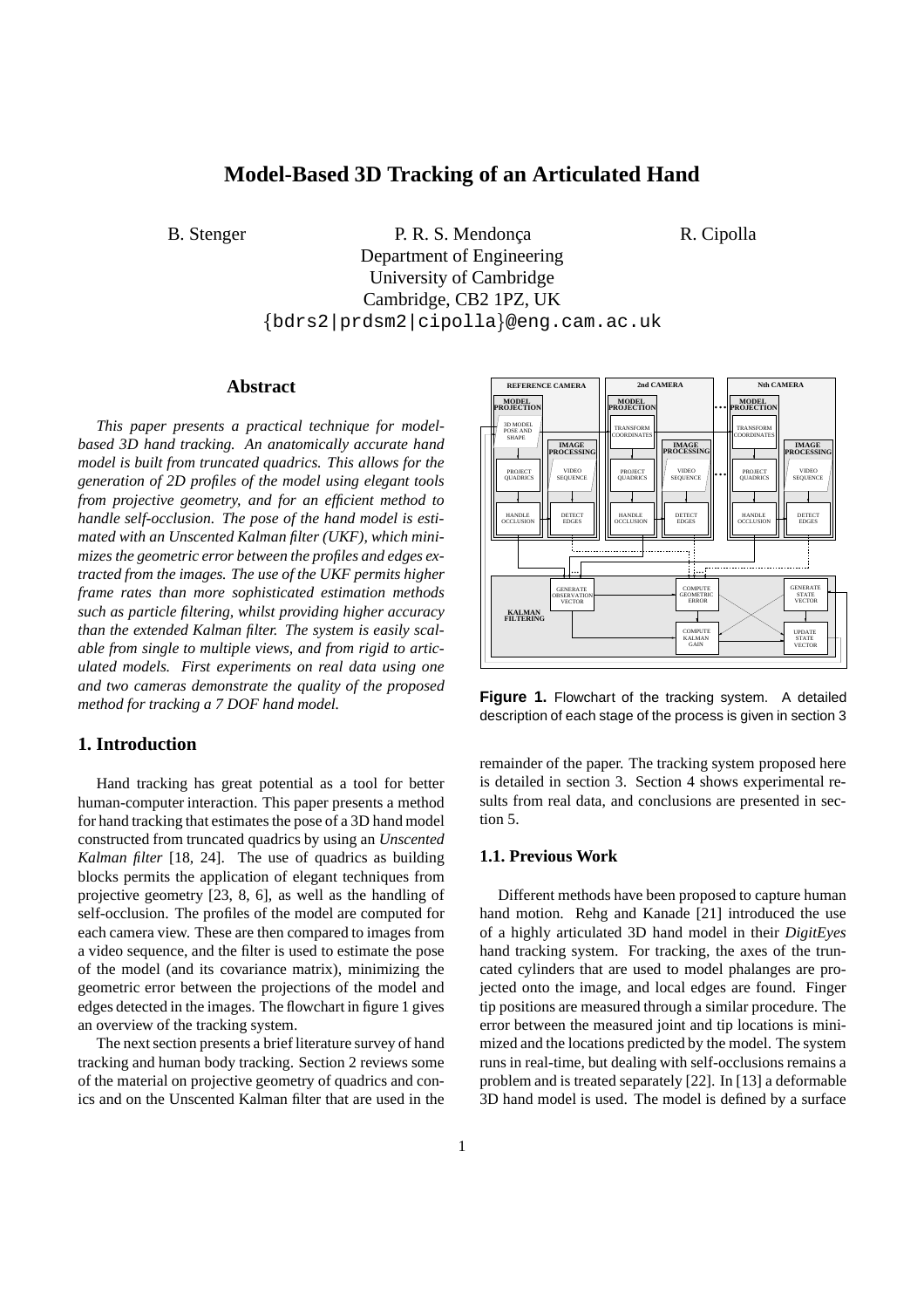mesh which is constructed via PCA from training examples. Real-time tracking is achieved by finding the closest possibly deformed model matching the image. In [7] a stereo hand tracking system using a 2D deformable model was presented. A two-step algorithm to estimate the hand pose is proposed in [25], first estimating the global pose and subsequently finding the configuration of the joints. However, the algorithm relies on the assumption that all fingertips are visible. Recently, a vision based drawing system was proposed in [16]. The 2D shape of a hand is modeled with Bsplines and *partitioned sampling* is used to track contours in real-time. In [26] a model-based method for capturing articulated hand motion is presented. The constraints on the joint configurations are learned from natural hand motions, using a data glove as input device. A sequential Monte Carlo tracking algorithm, based on importance sampling, produces good results, but is view-dependent, and does not handle global hand motion.

Hand tracking is a special case of tracking articulated objects. Most of the work in this area has been done in human body tracking, for which there is an extensive literature. The first works on body tracking are due to O'Rourke and Badler [20] and Hogg [14]. O'Rourke and Badler used a constraint network, based on the structure and dynamics of a human model, to estimate the body pose that best agrees with the location of the head, feet and hands found in the images. Hogg developed a system in which the geometric error between the projection of a model and edges detected in the image is minimized using hierarchical search. A survey of early results in the field can be found in [1]. A direct search of the model parameters in order to match the model projection with the images was presented in [12]. In [19] three cameras are used for tracking in the presence of self-occlusion and an extended Kalman filter is employed for motion prediction. The technique of exponential maps and twist motions is successfully applied to body tracking in [4]. A novel formulation of multiple hypothesis tracking is introduced in [5]. In [9] body silhouettes are tracked with active contours, and a physical force model is used to estimate 3D pose. An annealed version of particle filtering is developed in [10], which, although producing very good results, has extremely high computational cost.

### **2. Theoretical Framework**

#### **2.1. Projective Geometry of Quadrics and Conics**

A quadric  $Q$  is a second degree implicit surface in 3D space, and it can be represented in homogeneous coordinates as a symmetric  $4\times 4$  matrix **Q** such that  $X^TQ$ .  $[0 \ \forall x \in Q]$  [23]. Consider a quadric **Q** given by **Q** =  $\begin{bmatrix} \mathbf{A} & \mathbf{b} \\ \mathbf{b} & \mathbf{T} \end{bmatrix}$ , seen from a normalized projective camera  $\mathbf{P} = \mathbf{const}$  and  $\begin{bmatrix} \mathbb{I} & \mathbf{0} \end{bmatrix}$ . The camera center and a point **x** in image coor-



**Figure 2.** A quadric **Q** and its projection **C** on the image plane.

dinates define a ray  $\mathbf{X}(s) = \begin{bmatrix} \mathbf{x} \\ s \end{bmatrix}$ . The depth of the point in space is determined by the free parameter  $s$  (see figure 2). The point of intersection of the ray with the quadric  $Q$  can be found by solving the equation

$$
\mathbf{X}(s)^{\mathrm{T}} \mathbf{Q} \mathbf{X}(s) = 0 \tag{1}
$$

which can be written as

$$
cs2 + 2\mathbf{b}^{\mathrm{T}}\mathbf{x}s + \mathbf{x}^{\mathrm{T}}\mathbf{A}\mathbf{x} = 0
$$
 (2)

When the ray represented by  $\mathbf{X}(s)$  is tangent to **Q**, equation (2) will have a unique solution. Algebraically, this condition is satisfied when the discriminant is zero, i.e.

$$
\mathbf{x}^{\mathrm{T}}(\mathbf{b}\mathbf{b}^{\mathrm{T}} - c\mathbf{A})\mathbf{x} = 0
$$
 (3)

Therefore, the profile of the quadric  $Q$  is a conic  $C$ , given by  $C = cA - bb<sup>T</sup>$  [6]. Note that this formula is valid only for a normalized camera  $\mathbf{P} = [I \mid 0]$ . To obtain the image of a quadric **Q** in an arbitrary projective camera  $P =$  $K[R | t]$  it is necessary to compute the transformation H such that  $\mathbf{PH} = [\mathbb{I} \mid \mathbf{0}]$ . In this new coordinate system **Q** is represented as Q, where  $\mathbf{Q} = \mathbf{H}^{\mathrm{T}} \mathbf{Q} \mathbf{H}$ .

For points  $x \in C$ , the unique solution of equation (2) is  $s_0 = -\mathbf{b}^T \mathbf{x}/c$ , which gives the depth of the point on the contour generator of quadric  $Q$ .

The tangent 1 to the conic at the point  ${\bf x} \in {\bf C}$  is given by  $\mathbf{I} = [l_1, l_2, l_3]^{\mathrm{T}} = \mathbf{C}\mathbf{x}$  [23]. Therefore, the homogeneous representation of the normal **n** of **C** at **x** is given by  $\mathbf{n} =$  $[l_1, l_2, 0]^{\rm T}.$ 

If the matrix  $\bf{Q}$  of a quadric is singular, the quadric is said to be *degenerate*. Different families of quadrics are obtained from matrices  $Q$  of different ranks. Particular cases of interest are:

 $\mathbf{A}$  = **ellipsoids**, represented by matrices **Q** with full rank,

**cones** and **cylinders**, represented by matrices **Q** with  $\mathrm{rank}(\mathbf{Q})=3,$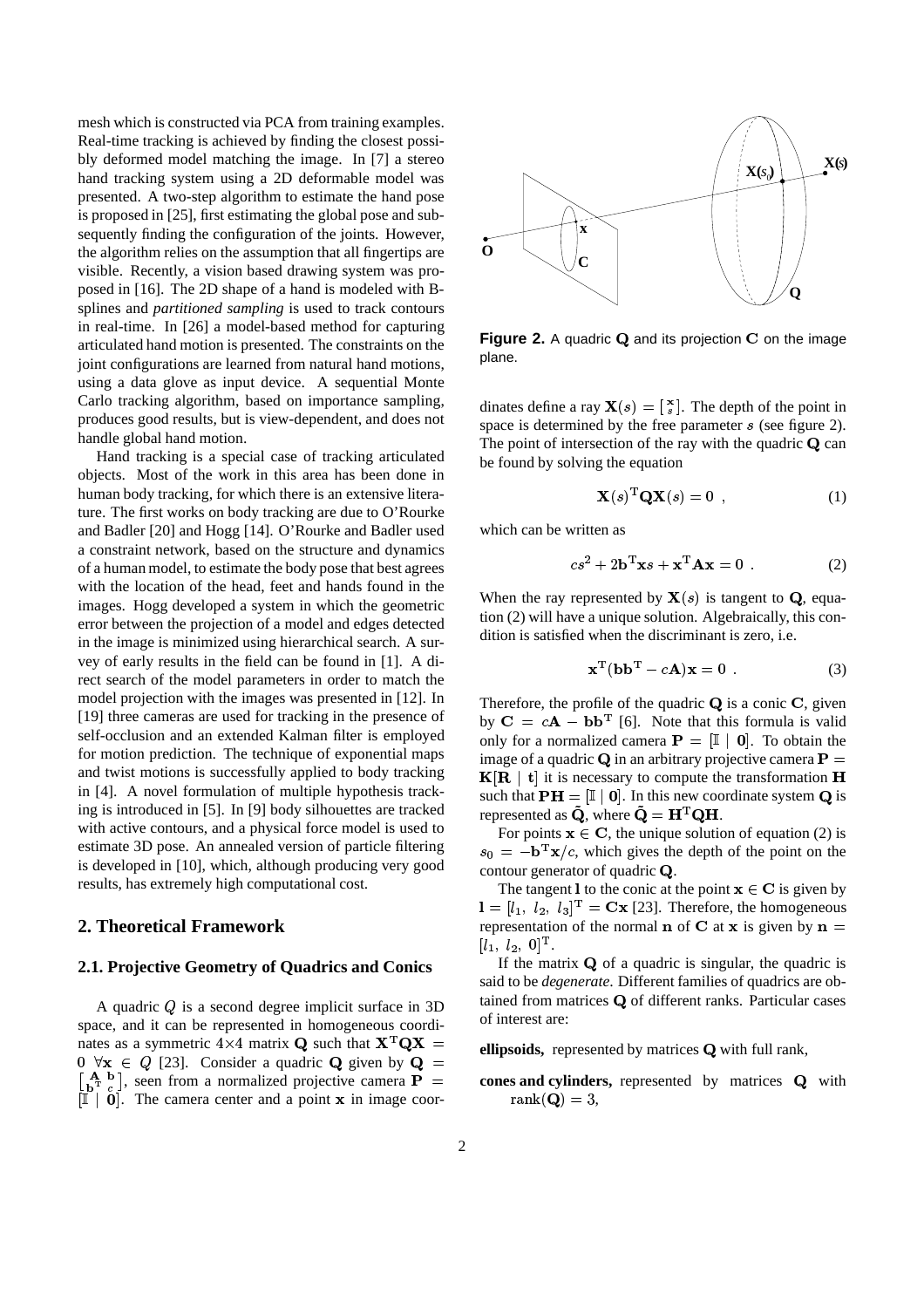**a** pair of planes  $\pi$  and  $\pi'$ , represented as  $Q = \pi \pi'^T +$  Alg  $\boldsymbol{\pi}'\boldsymbol{\pi}^{\mathrm{T}}$  with  $\mathrm{rank}(\mathbf{Q})=2.$ 

In order to employ quadrics for modeling more general shapes, it is necessary to truncate them. For any quadric Q the truncated quadric  $\mathbf{Q}_{\Pi}$  can be obtained by finding points X satisfying:

$$
\mathbf{X}^{\mathrm{T}} \mathbf{Q} \mathbf{X} = 0 \quad \text{and} \quad \mathbf{X}^{\mathrm{T}} \Pi \mathbf{X} \ge 0, \tag{4}
$$

where  $\Pi$  is a matrix representing a pair of clipping planes.

#### **2.2. Nonlinear Filtering**

The tracking of an object in 3D space from images can be formulated as a nonlinear estimation problem. This formulation allows the use of any nonlinear estimation technique, such as extended Kalman filtering (EKF) [17, 2], particle filtering [15], or other Monte Carlo methods [11]. The Unscented Kalman filter (UKF), an alternative to the EKF, has been proposed by Julier et al. [18]. It is provably superior to the EKF, producing better estimates of the covariance matrices of the parameters involved. It is also more efficient and simpler to implement, avoiding the computation of Jacobian matrices, necessary to propagate distributions in the EKF. Instead, a small number of carefully chosen sample points is propagated in each estimation step, which provide a compact parameterization of the underlying distribution. This is also in contrast to random sampling methods such as particle filtering which demand a larger number of sample points, and are therefore computationally expensive. It should be noted, however, that both EKF and UKF assume unimodal distributions.

Consider the nonlinear state transition equation

$$
\mathcal{X}(k+1) = \mathbf{f}(\mathcal{X}(k), \mathbf{v}(k+1), k+1) \tag{5}
$$

where **f** describes the system dynamics,  $\mathcal{X}(k)$  is the *n*dimensional state of the system at time step k and  $\mathbf{v}(k+1)$ is the process noise. The covariance matrix of the state distribution is given by  $\Sigma_{\mathcal{X}}$ . A set of observations, related to the state vector, are obtained through the equation

$$
\mathcal{Z}(k+1) = \mathbf{h}\Big(\mathcal{X}(k+1), \mathbf{w}(k+1), k+1\Big), \qquad (6)
$$

where  $\mathcal{Z}(k + 1)$  is the observation vector, **h** is the observation model and  $\mathbf{w}(k+1)$  is the measurement noise. An overview of the filtering algorithm is given in algorithm 1.

#### **3. 3D-Model Based Tracking**

#### **3.1. Description of the Hand Model**

The hand model is built using a set of quadrics  $\mathbf{Q}_i, i \in$  $\{1, \ldots, 39\}$ , approximately representing the anatomy of a

 $T +$  **Algorithm 1** Unscented Kalman Filtering (UKF) Algorithm.

1: Select  $2n + 1$  points according to

$$
\mathcal{X}_l(k|k) = \begin{cases} \hat{\mathcal{X}}(k|k) & l = 0 \\ \hat{\mathcal{X}}(k|k) - \sigma_k^l & l = 1, ..., n \\ \hat{\mathcal{X}}(k|k) + \sigma_k^{l-n} & l = n+1, ..., 2n \end{cases}
$$
\n(7)

where  $\sigma_k^l$  is the *l*th column of the matrix  $\sqrt{n} \Sigma_{\mathcal{X}}(k|k)$ .

- 2: Compute  $\mathcal{X}_l(k+1|k)$  by applying the system equation (5) to  $\mathcal{X}_l(k|k)$ .
- 3: Compute the predicted state  $\mathcal{X}(k+1|k)$  (and the error covariance matrix)

$$
\hat{\mathcal{X}}(k+1|k) = \frac{1}{2n+1} \sum_{l=0}^{2n} \mathcal{X}_l(k+1|k). \tag{8}
$$

- 4: Compute  $\mathcal{Z}_l(k+1|k)$  by applying the observation equation (6) to  $\mathcal{X}_l(k+1|k)$ .
- 5: Compute the predicted observation  $\mathcal{Z}(k+1|k)$  as

$$
\hat{\mathcal{Z}}(k+1|k) = \frac{1}{2n+1} \sum_{l=0}^{2n} \mathcal{Z}_l(k+1|k). \tag{9}
$$

- 6: Compute the innovation  $\nu(k+1) = \mathcal{Z}(k+1) \mathcal{Z}(k+1)$  $1|k)$  from the current measurement  $\mathcal{Z}(k+1)$  and the predicted observation  $\mathcal{Z}(k+1|k)$ .
- 7: Update the Kalman gain matrix  $\mathbf{K}(k+1)$ .
- 8: Update the estimate of the state vector (and the error covariance matrix)

$$
\hat{\mathcal{X}}(k+1|k+1) = \hat{\mathcal{X}}(k+1|k) + \mathbf{K}(k+1)\nu(k+1).
$$
\n(10)

real human hand, as shown in figure 3. Similar to Rehg and Kanade [21], we use a hierarchical model with 27 degrees of freedom (DOF): 6 for the global hand position, 4 for the pose of each finger and 5 for the pose of the thumb. The DOF for each joint correspond to the DOF of a real hand. Only 7 DOF are currently tracked in our system, global hand motion and thumb extension. All other joints are kept fixed. Starting from the palm and ending at the tips, the coordinate system of each quadric is defined relative to the previous one in the hierarchy.

The palm is modeled using a truncated cylinder, its top and bottom closed by half-ellipsoids. Each finger consists of three segments of a cone, one for each phalanx. They are connected by hemispheres, representing the joints. The phalanges of the thumb are represented by an ellipsoid, a truncated cylinder and a truncated cone. Hemispheres are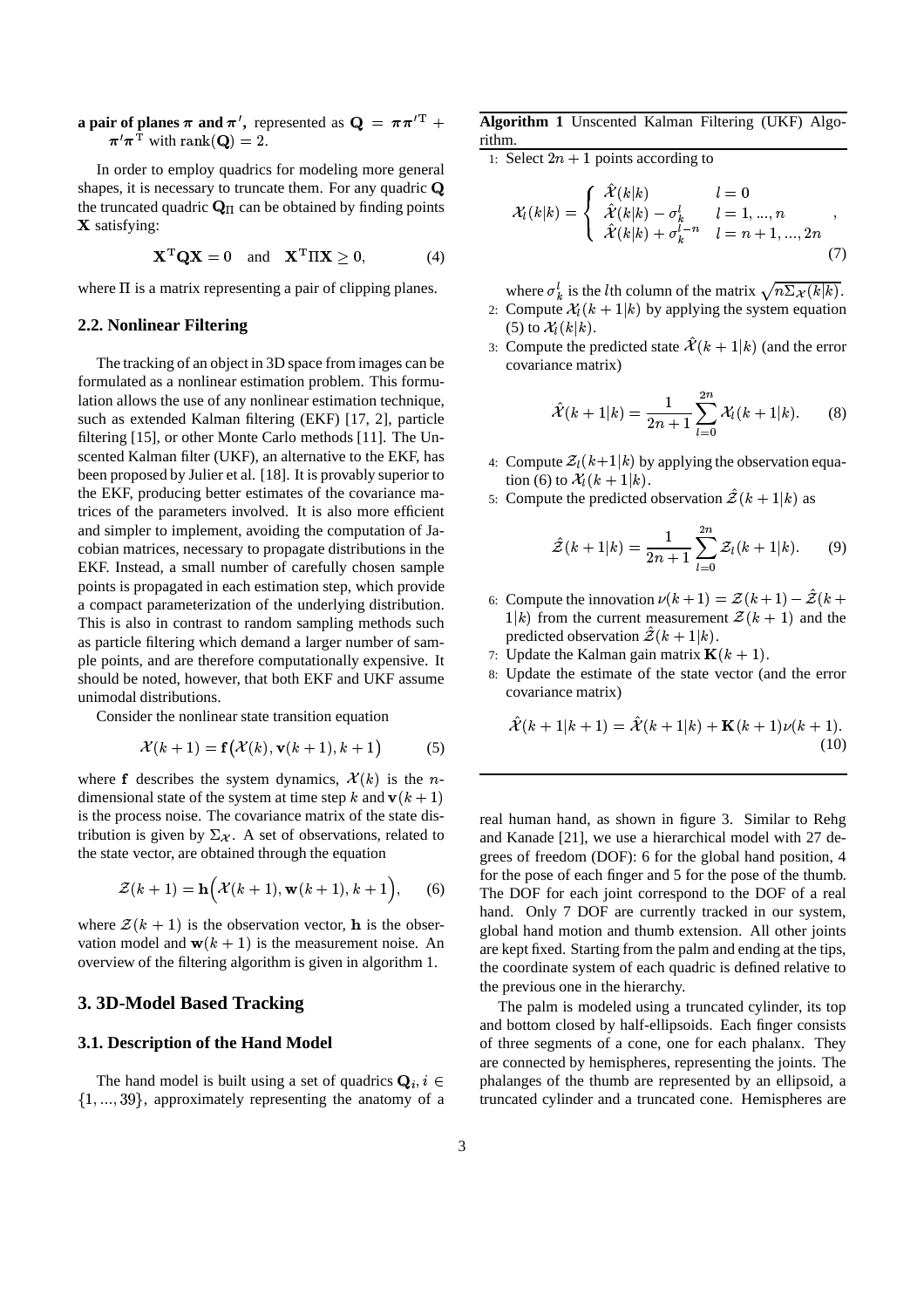

**Figure 3.** The 27 DOF hand model is constructed from 39 truncated quadrics. Front view (left) and exploded view (right) are shown.

used for the tips of fingers and thumb. The shape parameters of each quadric are set by taking measurements from a real hand.

# **3.2. Generation of the Contours**

Each clipped quadric of the hand model is projected individually as described in section 2.1, generating a list of clipped conics. For each conic matrix  $C$  we use eigendecomposition to obtain a factorization given by

$$
\mathbf{C} = \mathbf{T}^{-T} \mathbf{D} \mathbf{T}^{-1} \tag{11}
$$

where

$$
\mathbf{T} = \left[ \begin{array}{cc} \mathbf{R} & \mathbf{t} \\ \mathbf{0}^{\mathrm{T}} & 1 \end{array} \right] \tag{12}
$$

with  $\mathbf{R} \mathbf{R}^{\mathrm{T}} = \mathbb{I}$ . The diagonal matrix **D** represents a conic aligned with the  $x$ - and  $y$ -axis and centered at the origin. The matrix  $\bf{T}$  is the representation in homogeneous coordinates of a Euclidean transformation that maps this conic onto C. We can therefore draw C by drawing  $\bf{D}$  and transforming the rendered points according to  $T$ . The drawing of **D** is carried out by different methods, depending on its rank. For  $\text{rank}(\mathbf{D}) = 3$  an ellipse, for  $\text{rank}(\mathbf{D}) = 2$  a pair of lines is drawn.

The next step is the handling of self-occlusion, achieved by comparing the depths of points in 3D space. In section 2.1 it was shown how to obtain the depth of a point  $\mathbf{X}(s_0)$ on the contour generator of a quadric  $Q$ . In order to check if  **is visible, equation (1) is solved for each of the other** quadrics  $\mathbf{Q}_i$  of the hand model. In the general case there are two solutions  $s_1^i$  and  $s_2^i$ , yielding the points where the ray intersects with quadric  $\mathbf{Q}_i$  . The point  $\mathbf{X}(s_0)$  is visible if  $s_0 \geq s_i^i$   $\forall i, j$ , in which case the point **x** is drawn. Figure 4 shows an example of the projection of the hand model with occlusion handling.



**Figure 4.** Handling self-occlusion: The 3D model (left) and its generated contour (right) are shown.

# **3.3. Construction of the State and Observation Vectors**

The state vector  $X$  contains the global pose of the hand and the configuration of the joints. Additionally, components modeling the hand motion, such as velocity and acceleration, can be included. In the most general case the state vector will have dimension  $27n$ , where  $n-1$  is the order of the dynamic model.

The observation vector  $\mathcal Z$  is obtained by detecting edges in the neighborhood of the projected hand model. Let  $S_i^v = {\mathbf{X}_i^{v,1}, \mathbf{X}_i^{v,2}, ..., \mathbf{X}_i^{v,N_i}}$  be the set of visible (not oc-% ,  ${\bf X}_{i}^{v,z},...,{\bf X}_{i}^{v,\{N_{i}\}}$  be  $_i^{v,2},...,\mathbf{X}_i$  $,...,\mathbf{X}_{i}^{v,N_i}$  be the set of  $\{v_i^{v_i}, v_i\}$  be the set of visible (not occluded) points on the contour generator of  $\mathbf{Q}_i$  as seen from camera  $P_v$ , and let  $C_i^v$  be the projection of  $Q_i$  on  $P_v$ . The image of each point  $\mathbf{X}_{i}^{v,j}$  is denoted by  $\mathbf{x}_{i}^{v,j}$ . The vector for the contract of the contract of the contract of the contract of the contract of the contract of the contract of the contract of the contract of the contract of the contract of the contract of the contract of the contra  $v_i^{\nu,j}$  normal to  $\mathbf{C}_i^v$  at  $\mathbf{x}_i^{v,j}$  can be obtained, as described in section 2.1. For each point  $\mathbf{x}_i^{v,j}$  one looks for edges along the normal  $\mathbf{n}_{i}^{v,j}$  (see for example [3]). The intensity values in the images are convolved with a derivative of a Gaussian kernel and an edge is assigned to the position  $e_i^{v,j}$  with the largest absolute value. The observation vector  $\mathcal Z$  is constructed by stacking the inner products  $\mathbf{n}_i^{v,j}$   $\mathbf{F}$   $\mathbf{e}_i^{v,j}$  into  $\sim$   $\sim$   $\sim$   $\sim$   $\sim$   $\sim$  $v^{v,j}_i$  into a single vector.

The predicted observation vector for the UKF is obtained by projecting the hand model corresponding to the state vector  $\mathcal{X}_0(k+1|k)$  on each image. One then obtains a set of reference contours, for which a list of image points  $I_0 = {\mathbf{x}_i^{v,j}}$  is computed together with the corresponding normals. Each of the remaining state vectors  $\mathcal{X}_l(k+1|k)$ is used to compute new contours and new lists  $I_i$  of image points. The vectors  $\mathcal{Z}_l(k+1|k)$  are then constructed by stacking the inner products  $\mathbf{n}_i^{v,j} \mathbf{T} \mathbf{x}_i^{v,j}$ , where the points  $\mathbf{x}_{i}^{v,j}$  are in the list  $I_{l}$ . The predicted observation can be found according to (9).

Each component of the innovation vector will then have the form  $\mathbf{n}^{\mathrm{T}}(\mathbf{e} - \tilde{\mathbf{x}})$ , where  $\tilde{\mathbf{x}}$  is the average position of the contour points in a single image,  $\bf{e}$  is the corresponding edge in that image and  $\bf{n}$  is the corresponding normal vector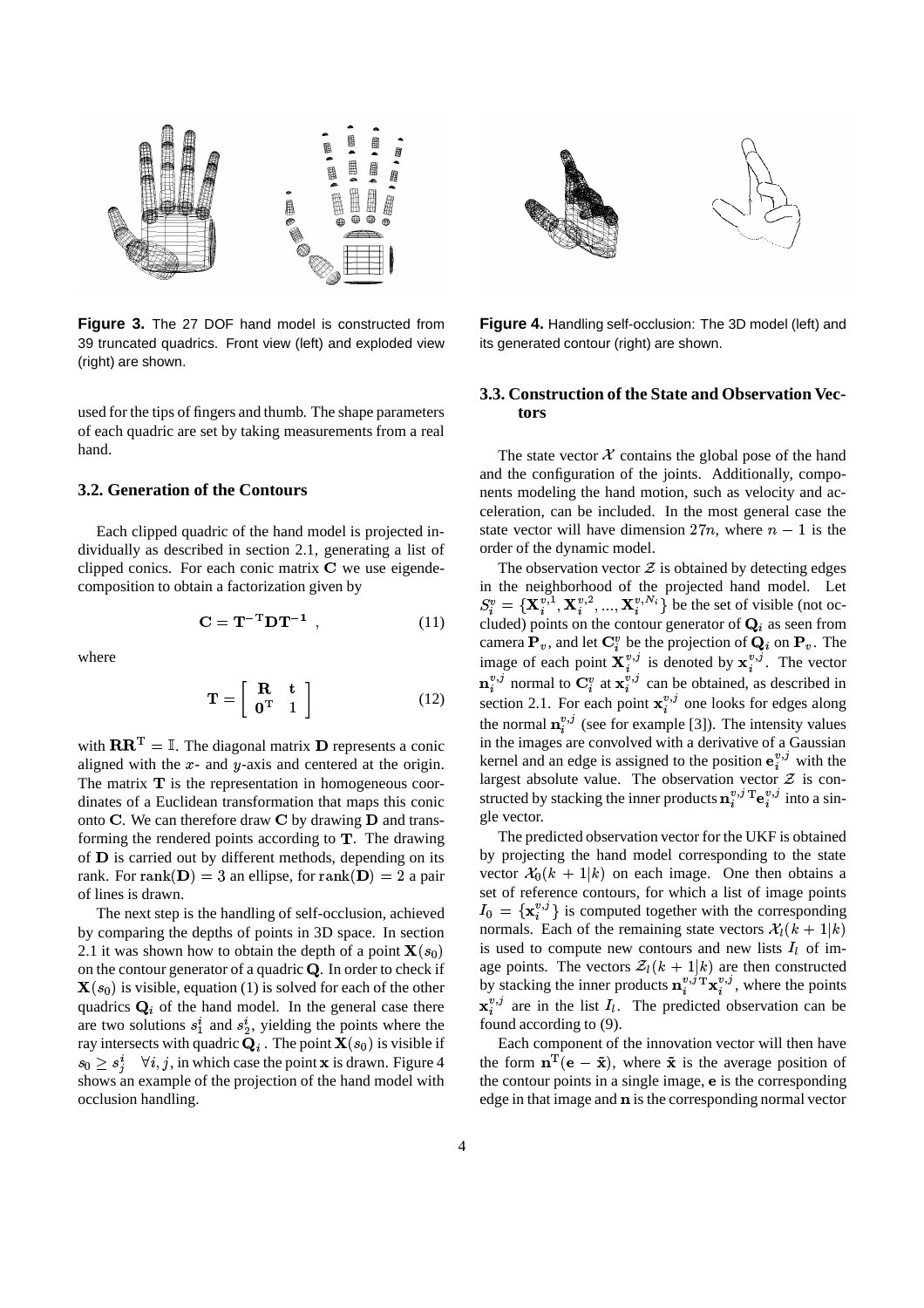

**Figure 5.** Tracking of an open hand with a single camera. Top row: contours superimposed on frames. Bottom row: estimated 3D pose of hand model.



**Figure 6.** Tracking of a pointing hand with extension of the thumb using two cameras. Top and middle row: model projected on images from camera 1 and 2, respectively. Bottom row: corresponding 3D pose as seen in view 1.

of the reference contour. Therefore, a component of the innovation is the distance between the average contour point and the corresponding edge. Thus the innovation can be interpreted as the error in pixels between the projection of the hand model on each image and the edges in that image.

# **4. Experimental Results**

Real data experiments were designed to test the proposed tracking algorithm. Three sequences of eighty  $360 \times 288$  1 grey-scale images of a hand in front of a dark background were acquired. The parameters of the hand model were manually set to match the pose of the hand in the first frame. Six DOF were given to the motion of the hand and one DOF was given to the configuration of the thumb. This allows for



**Figure 7.** Tracking of a pointing hand from two views. Top and middle row: model projected on images from camera 1 and 2, respectively. Bottom row: corresponding 3D pose as seen in view 1.

the modeling of arbitrary rigid body motion plus the flexion of the thumb, simulating a "point and click" interface. The dynamics of the hand and thumb were modeled using a second order process, i.e. using position, velocity and acceleration.

The results of the tracking algorithm can be seen in figures 5, 6 and 7. Figure 5 illustrates the result of tracking an open hand using a single camera. The images in the top row show the contours superimposed on selected frames of the sequence, and the bottom row shows the estimated 3D pose of the hand model. The tracking of a pointing hand from two views is shown in figures 6 and 7. The first two rows show the projection of the model on images from each view. The corresponding 3D pose of the hand can be seen in the bottom row. From figure 6 it is clear that the configuration of the thumb is accurate. The quality of the estimation of the 3D position and orientation of the model is demonstrated in figure 6.

 Note that the computational complexity grows linearly with For a single camera the tracking algorithm operates at a rate of 3 frames per second on a Celeron 433MHz machine. the number of cameras. Although the system is not operating in real-time yet, it is expected that this goal can be achieved by code optimization and using a faster machine. Moreover, the algorithm can be implemented on distributed systems in a straightforward manner.